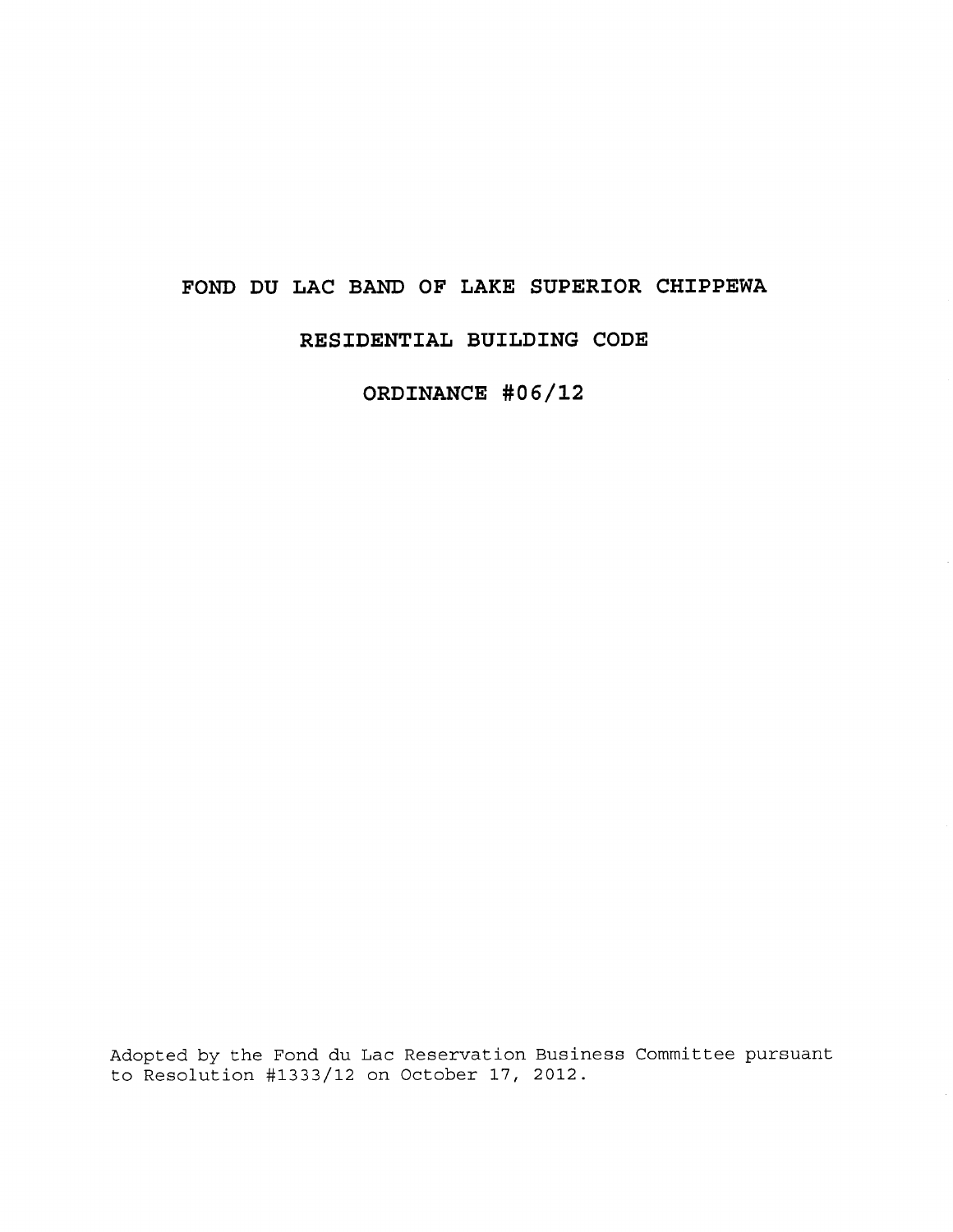# **TABLE OF CONTENTS**

| CHAPTER 1 | GENERAL PROVISIONS 1                      |  |  |  |
|-----------|-------------------------------------------|--|--|--|
| CHAPTER 2 | APPOINTMENT OF BUILDING INSPECTORS 4      |  |  |  |
| CHAPTER 3 | REGULATIONS 5                             |  |  |  |
| CHAPTER 4 | ADMINISTRATION & ENFORCEMENT 7            |  |  |  |
| CHAPTER 5 | SEVERABILITY, AMENDMENT AND RESCISSION 11 |  |  |  |
|           | CERTIFICATION 11                          |  |  |  |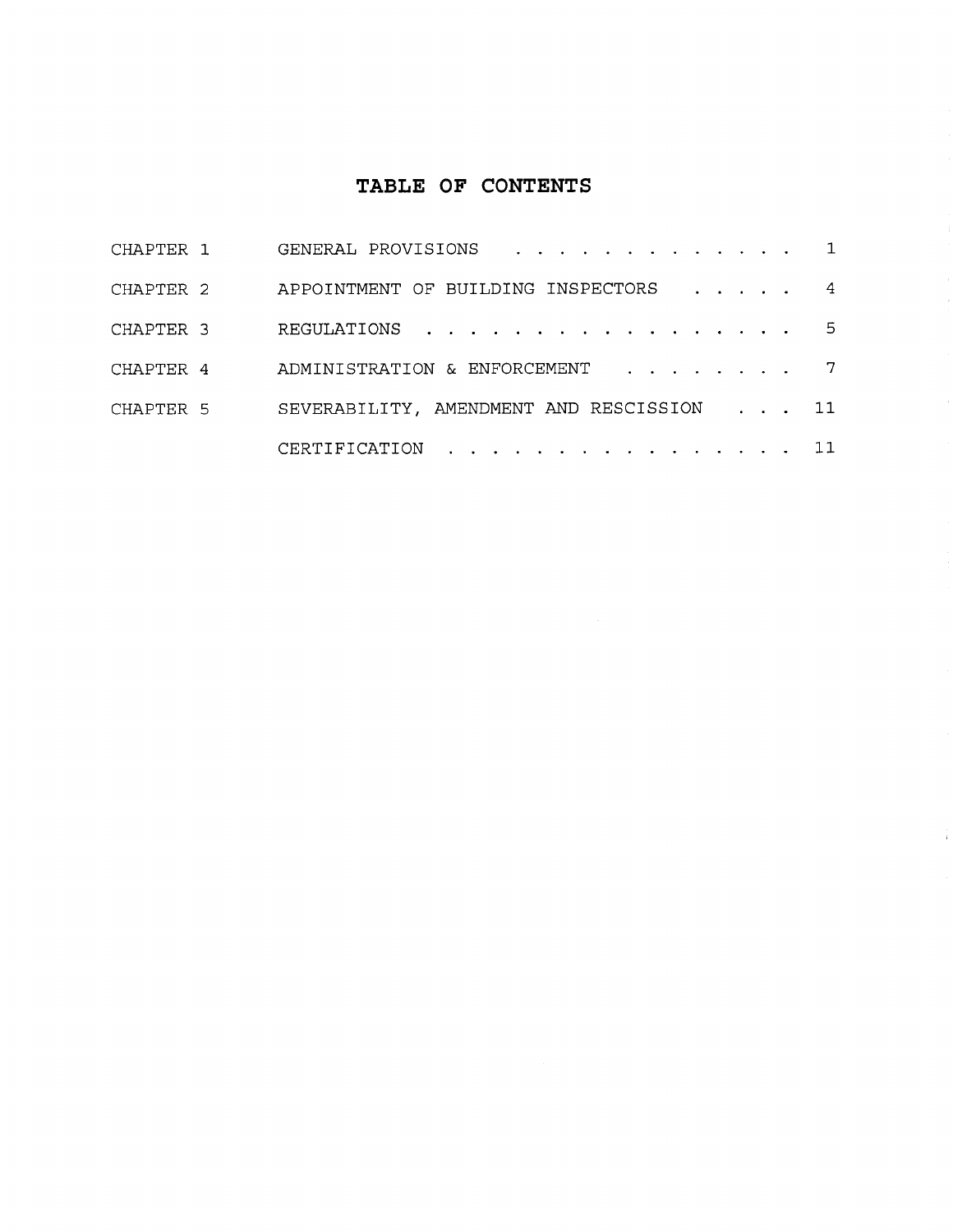# **FOND DU LAC BAND OF LAKE SUPERIOR CHIPPEWA**

# **RESIDENTIAL BUILDING CODE**

# **ORDINANCE #06/12**

# **CHAPTER** 1

# **GENERAL PROVISIONS**

### **Section** 101 Authority; **Purposes; Scope**

- a. Authority. This Ordinance is adopted by the Fond du Lac Reservation Business Committee, as the governing body of the Fond du Lac Band of Lake Superior Chippewa, pursuant to its inherent authority, as recognized under the Treaty of LaPointe, 10 Stat. 1109; as recognized under Section 16 of the Indian Reorganization Act of 1934, 25 U.S.C. § 476; as granted under Article VI of the Minnesota Chippewa Tribe Constitution; and as otherwise established under the laws of the United States of America.
- b. Purposes. The purposes of this Ordinance are to provide minimum standards to safeguard life and limb, health, property, and public welfare by regulating and controlling the design, construction, quality of materials, use and occupancy, location, and maintenance of all residential structures within the Fond du Lac Reservation which are constructed, owned or controlled by the Fond du Lac Band.
- c. Scope. The provisions of this Ordinance shall apply to the construction, alteration, moving, demolition, repair, and use of any building or structure within the Fond du Lac Reservation which is owned or controlled by the Fond du Lac Band, except work located primarily in a public way, public<br>utility towers and poles, mechanical equipment not utility towers and poles, mechanical equipment specifically regulated in this Ordinance, and hydraulic flood control structures.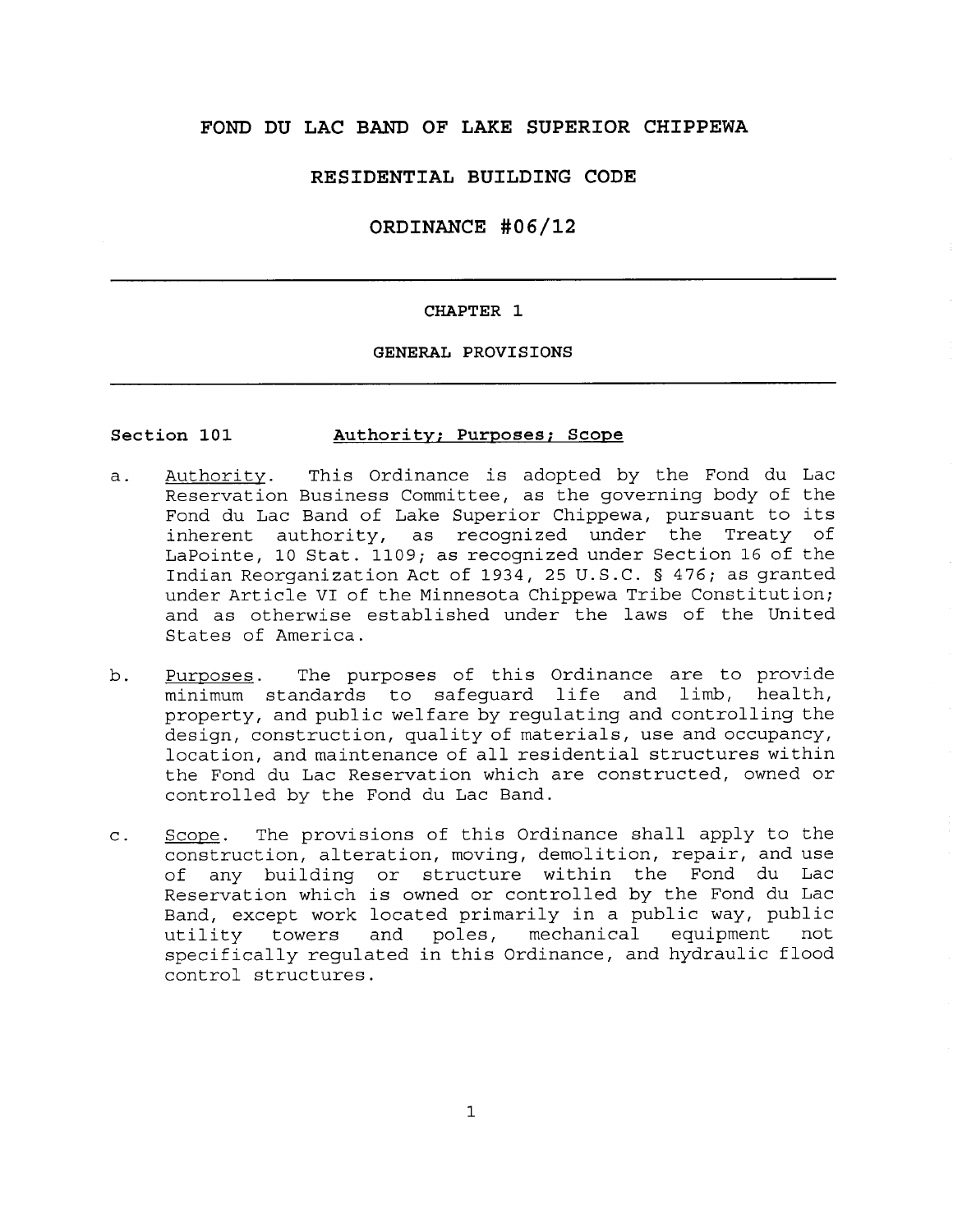### **Section 102 Reservation of Rights**

Nothing in this Ordinance shall be construed to constitute consent by the Fond du Lac Band to jurisdiction other than that established herein. The Reservation Business Committee, in establishing this Ordinance, specifically reserves the sovereign immunity of the Fond du Lac Band, its officers and employees, against any claims arising out of the performance of the duties or the enforcement of the standards prescribed herein.

### **Section 103 Interpretation; Definitions**

- a. Interpretation. The provisions of this Ordinance shall be interpreted consistently with the comparative provisions of the Uniform Building Code, as promulgated or revised by the International Conference of Building Officials, Whittier, California.
- b. Definitions. The following terms shall have the meanings assigned:
	- (1) Band-owned buildings. "Band-owned buildings" means buildings and structures which are constructed, financed, owned or under the jurisdiction and custodial control of the Fond du Lac Band **or** a Band subdivision.
	- (2) Building Inspector. "Building Inspector" means a position which is authorized by resolution of the Fond du Lac Reservation Business Committee to administer the provisions of this Ordinance.
	- (3) Fond du Lac Band. "Fond du Lac Band" or "Band" means the Fond du Lac Band of Lake Superior Chippewa, a federallyrecognized Indian tribe which occupies the Fond du Lac Reservation pursuant to the Treaty of LaPointe, 10 Stat. 1109, and whose authority is vested in its dulyconstituted governing body, the Fond du Lac Reservation Business Committee.
	- (4) International Residential Code or IRC. "International Residential Code" (or "IRC") means the International Residential Code, as promulgated by the International Code Conference, Falls Church, Virginia, and as adopted by reference in Chapter 3 of this Ordinance.
	- (5) Mandatory terms. Mandatory terms include "must" and "shall," which have the same meaning.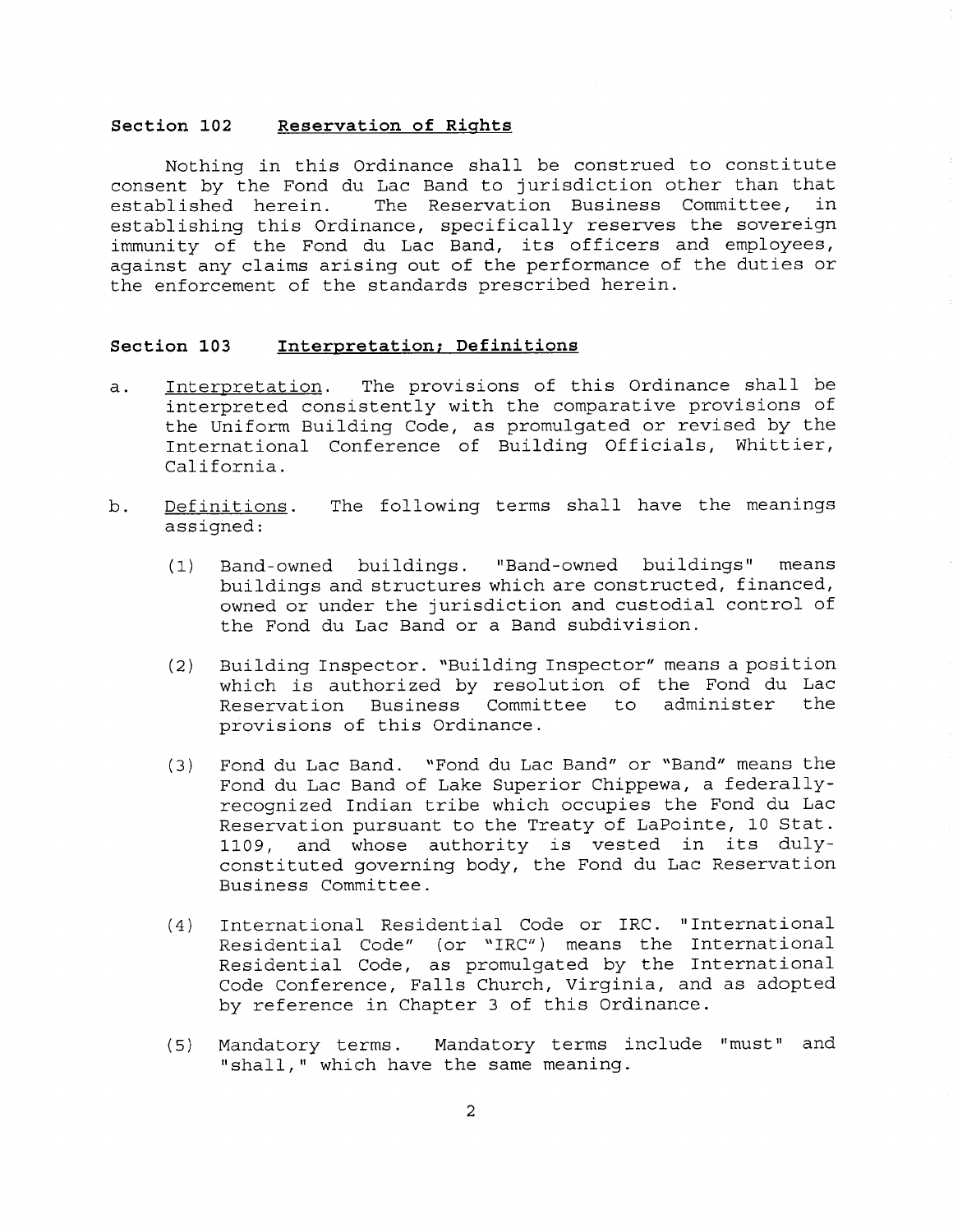(6) Reservation Business Committee. "Reservation Business Committee" means the governing body of the Fond du Lac Band. Actions and decisions of the Reservation Business Committee are outcomes of that governing body taken in a duly-convened meeting.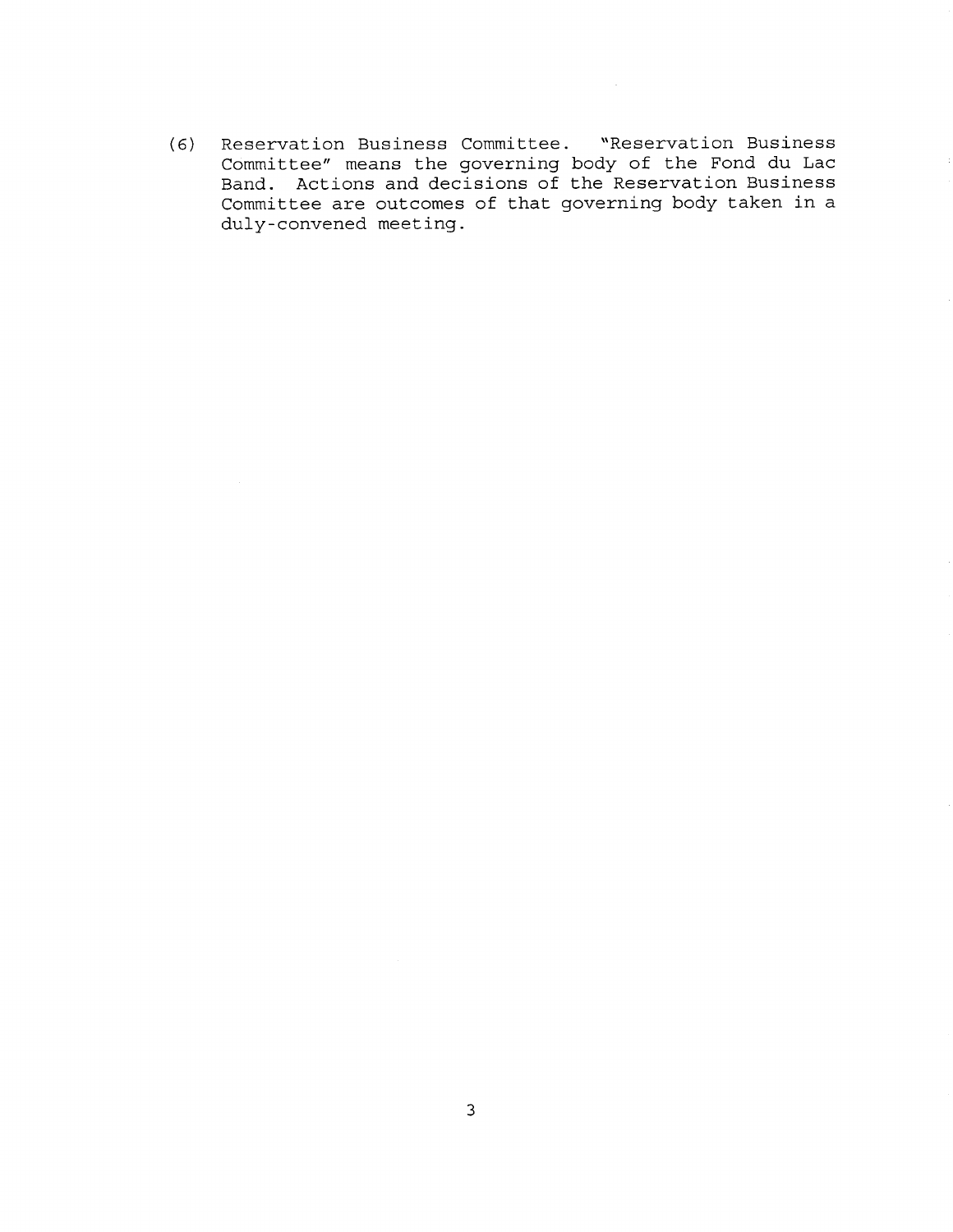# **APPOINTMENT OF BUILDING INSPECTORS**

## **Section 201 Building Inspector Authorization**

The Reservation Business Committee shall by resolution appoint a person or persons who are appropriately certified in accordance with Section 202 of this Ordinance to serve as Building Inspector, and such person(s) shall be authorized to administer the provisions of this Ordinance.

# **Section 202 Building Inspector Certification**

A Building Inspector must be certified in accordance with the requirements of Minnesota Statute § 326B.135, and Minnesota Rules 1301.1300 et seq., or equivalent certification.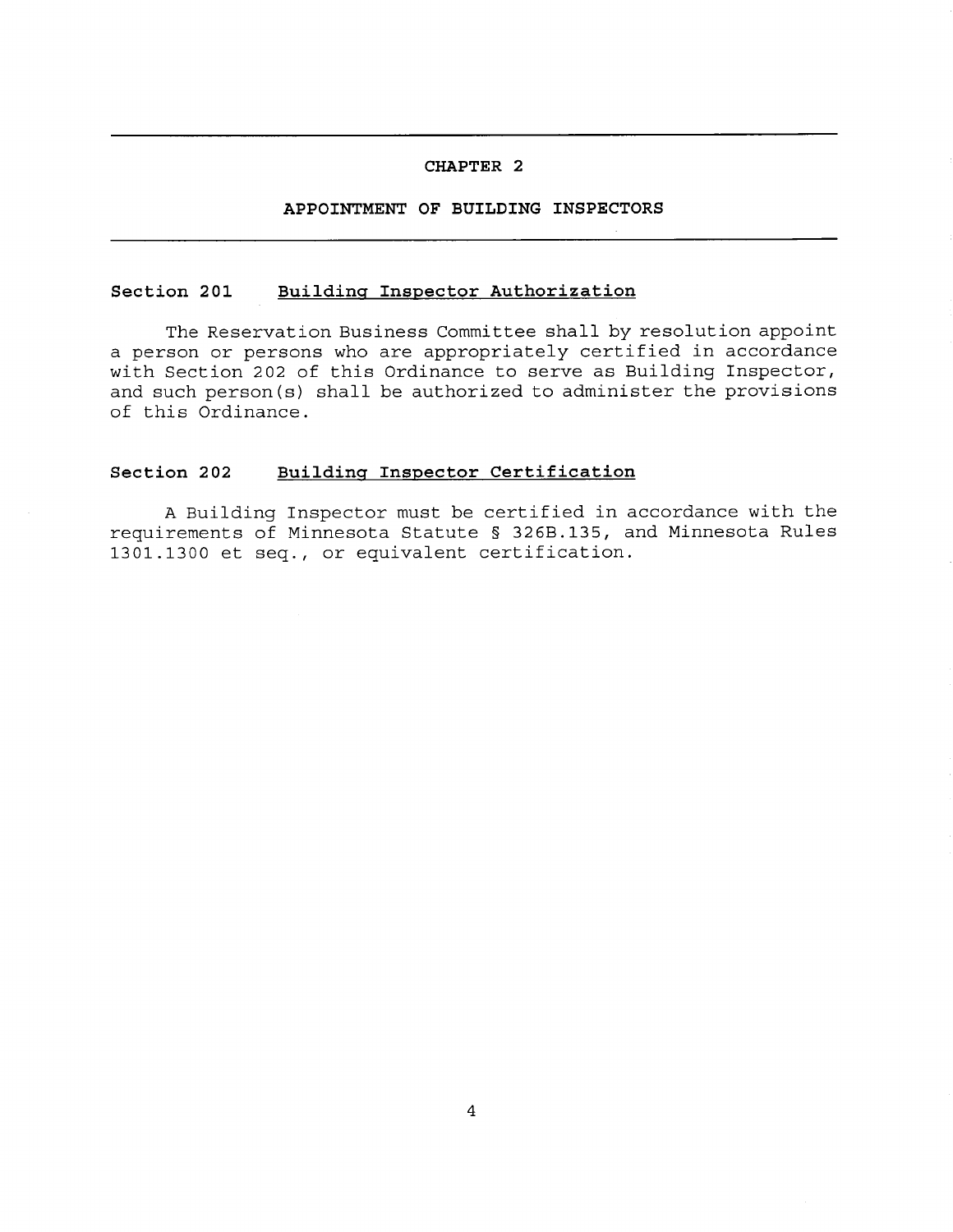### **REGULATIONS**

### **Section 301 Adoption of the International Residential Code**

The International Residential Code (IRC), as promulgated by the International Code Conference, Falls Church, Virginia, are incorporated by reference and made part of this Fond du Lac Residential Building Code.

### **Section 302 Adoption of the National Electrical Code**

All new electrical wiring, apparatus, and equipment for electric light, heat, power, and alarm and communication systems must comply with the regulations contained in the most current edition of the National Electrical Code (NEC) as approved by the American National Standards Institute.

### **Section 303 Adoption of the International Mechanical Code**

The most current edition of the International Mechanical Code, as promulgated by the International Conference of Building Officials, Whittier, California, is incorporated by reference and made part of this Fond du Lac Residential Building Code.

# **Section 304 Adoption of the Guidelines for Rehabilitation of Existing Buildings**

The most current edition of the Guidelines for the Rehabilitation of Existing Buildings, as promulgated by the International Conference of Building Officials, Whittier, California, are incorporated by reference and made part of this Fond du Lac Residential Building Code.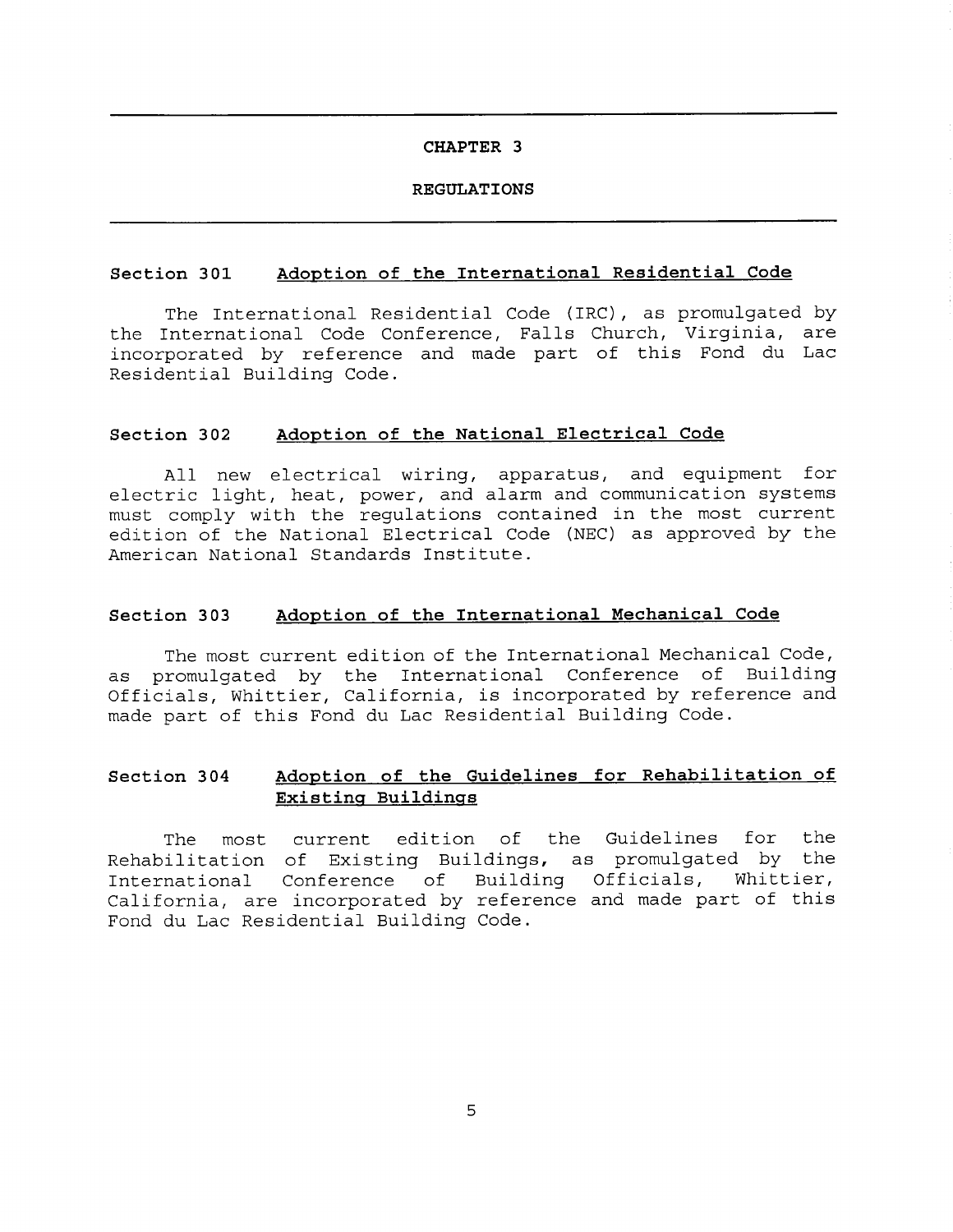# **Section 305 Adoption of Certain Regulations of the State of Minnesota By Reference**

The following regulations of the State of Minnesota are incorporated by reference and made a part of this Fond du Lac Residential Building Code:

- a. Minnesota Regulations Chapter 1303 (Minnesota Provisions of State Building Code and Window Fall Prevention);
- b. Minnesota Regulations Chapter 1322 (Residential Energy Code);
- c. Minnesota Regulations Chapter 1341 (Minnesota Accessibility Code);
- d. Minnesota Regulations Chapter 1350 (manufactured homes);
- e. Minnesota Regulations Chapter 1360 (prefabricated buildings); and
- f. Minnesota Regulations Chapter 4715 (Minnesota Plumbing Code).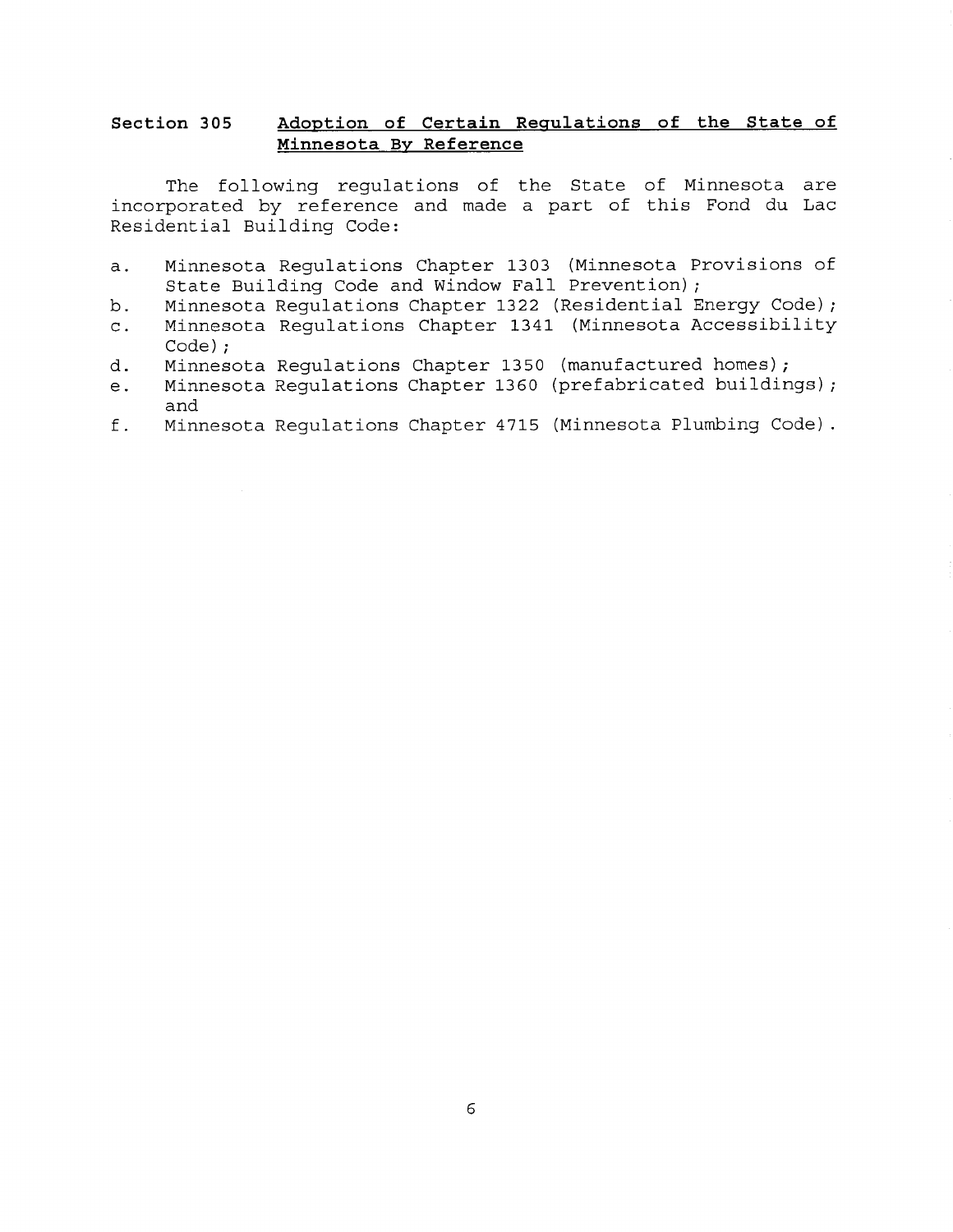### **ADMINISTRATION & ENFORCEMENT**

The purpose of this Chapter is to establish procedures for the review of building plans, specifications, and related documents; to authorize the issuance or denial of building permits; and to provide for Code administration and inspection services as authorized under this Ordinance. **CHAPTER 4**<br> **ADMINISTRATION & ENFORCEMENT**<br> **Tropse** of this Chapter is to establish procedures for the<br>
iding plans, specifications, and related documents; to<br>
the issuance or denial of building permits; and to<br> **Review** 

# **Section 401 Permit**

The Fond du Lac Building Inspector must review, inspect and approve in writing each stage of construction in a project prior to commencement of that stage of construction as set forth in this section and in accordance with the applicable provisions of this Ordinance.

- a. Submission of Project Design and Building Permit Application. At least 14 days prior to the issuance of a building permit, the following must be submitted to the Fond du Lac Building Inspector:
	- (1) Two complete sets of drawings, specification books, and other relevant documents necessary to evidence code compliance, with appropriate certification on each sheet of the drawings and the title page of the specifications book; and
	- (2) A completed plan review and construction authorization application form provided by the Fond du Lac Building Inspector.
- b. Issuance or Denial of Building Permit. Within 14 days following submission of the design and building permit application under subsection (a), the Building Inspector shall review all materials submitted as to their compliance with the specifications of this Ordinance, and shall issue either a written building permit for the project or a written denial of the permit, citing with specificity the reasons therefore.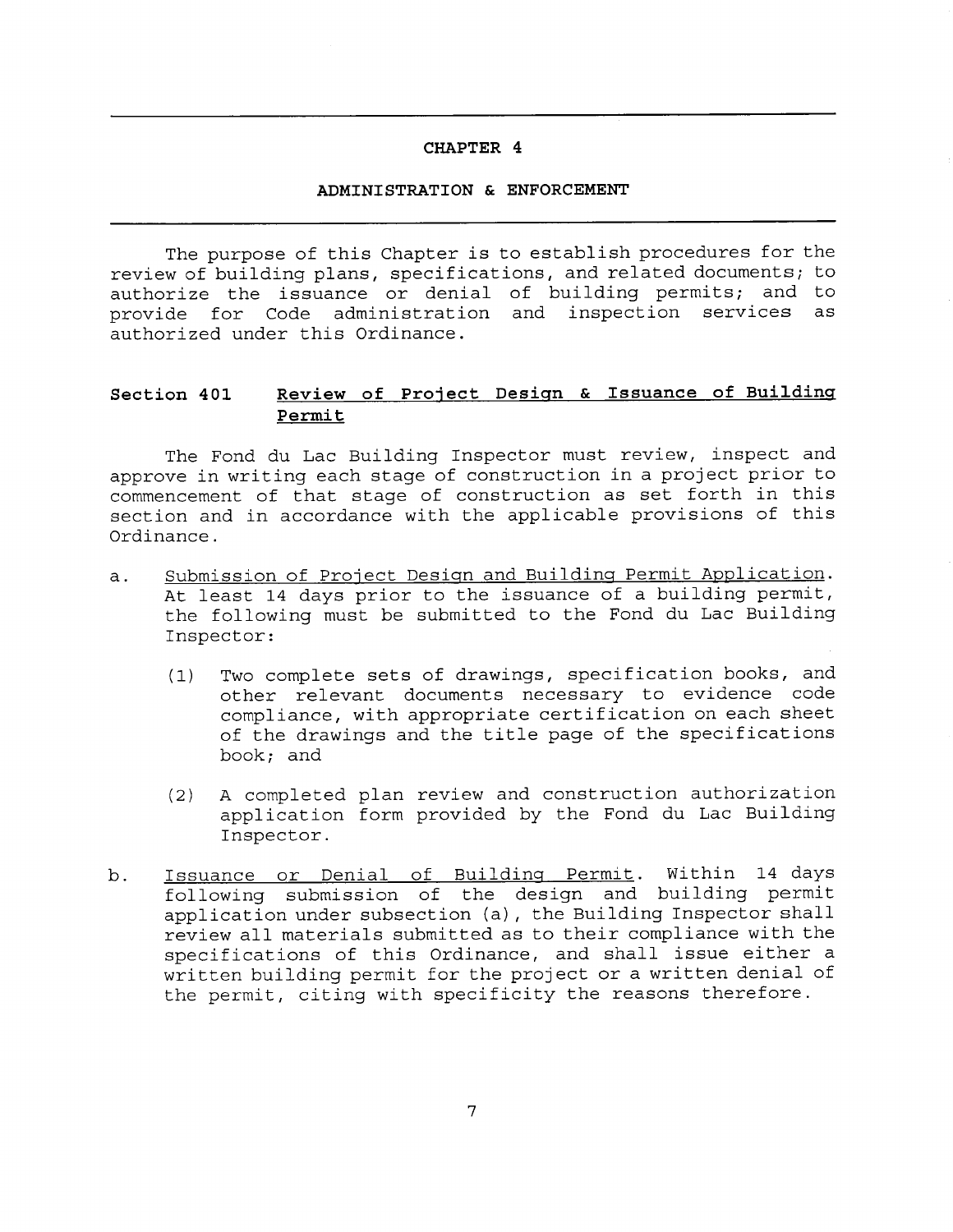## **Section 402 Inspection Log; Required Inspections**

The Fond du Lac Building Inspector shall maintain an Inspection Log on each project for which a building permit has been issued. Each of the following stages shall be inspected by the Building Inspector in accordance with the provisions of this Ordinance, and the Inspection Log for that project shall indicate whether the inspection has occurred and whether the Building Inspector has determined that the work performed complies with the specifications of this Ordinance:

- a. Building Inspections:
	- 1. Footing/foundation inspection (site/setback inspection);
	- 2. Concrete slab inspection;
	- 3. Frame inspection;
	- 4. Insulation inspection;
	- 5. Lath and/or gypsum board inspection;
	- 6. Roofing; and<br>7. Final inspect
	- Final inspection.

b. Plumbing inspections:

- 1. Rough-ins;
- 2. Through wall;
- 3. Underground; and
- 4. Final inspection.
- c. Mechanical inspection:
	- 1. Rough-ins;<br>2. Through wa
	- 2. Through wall;<br>3. Underground:
	- Underground; and
	- 4. Final inspection.
- d. Electrical inspection:
	- 1. Rough-ins;
	- 2. Through wall;
	- 3. Underground; and
	- 4. Final inspection; and/or
- e. Special inspection.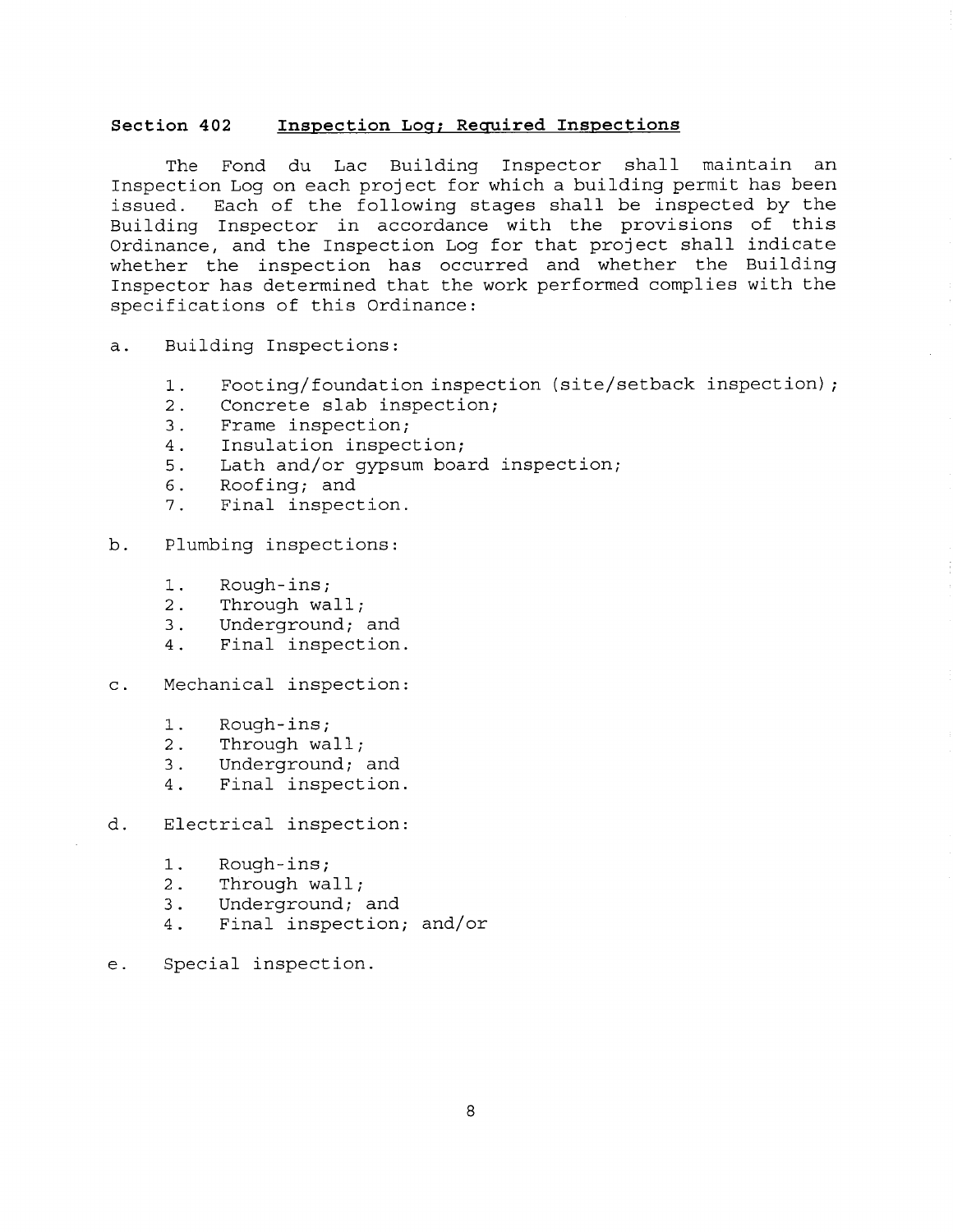### **Section 403 Injunctive Authority**

The Fond du Lac Building Inspector shall issue an Order of Suspension if, at any of the stages identified under Section 402, a project is out of compliance with any requirements of this Ordinance or of any model code adopted by reference pursuant to Chapter 3 of this Ordinance.

## **Section 404 Corrective Orders**

The Fond du Lac Building Inspector shall issue corrective orders for any material noncompliance with the requirements of this Ordinance or of any model code adopted by reference pursuant to Chapter 3 of this Ordinance.

### **Section 405 Prohibitions on Payment for Noncompliant Work**

No payment for work performed on a project which is funded by the Fond du Lac Band shall occur until a copy of the Inspection Log for that project has been provided to the Fond du Lac Construction Project Manager and Fond du Lac Comptroller, and the Inspection Log indicates that the Fond du Lac Building Inspector has inspected the work and determined that the work is in compliance with the provisions of this Ordinance.

### **Section 406 Citations of Noncompliance**

The Fond du Lac Building Inspector shall have the authority to issue citations of noncompliance for any material violation of this Ordinance. Citations of Noncompliance shall be referred to the Reservation Business Committee, with copies to the Tribal Attorney for legal review and recommendation.

# **Section 407 Inspection of Existing Buildings**

The Fond du Lac Building Inspector shall inspect existing buildings in accordance with the standards set forth under Chapter 3 of this Ordinance upon request of the Reservation Business Committee. Reports resulting from such inspections shall be made exclusively to the Reservation Business Committee, and shall<br>include an itemization of violations and corrective include an itemization of<br>recommendations. The Reservation The Reservation Business Committee shall then determine whether such corrective action shall be taken and shall assign the costs of such corrective work.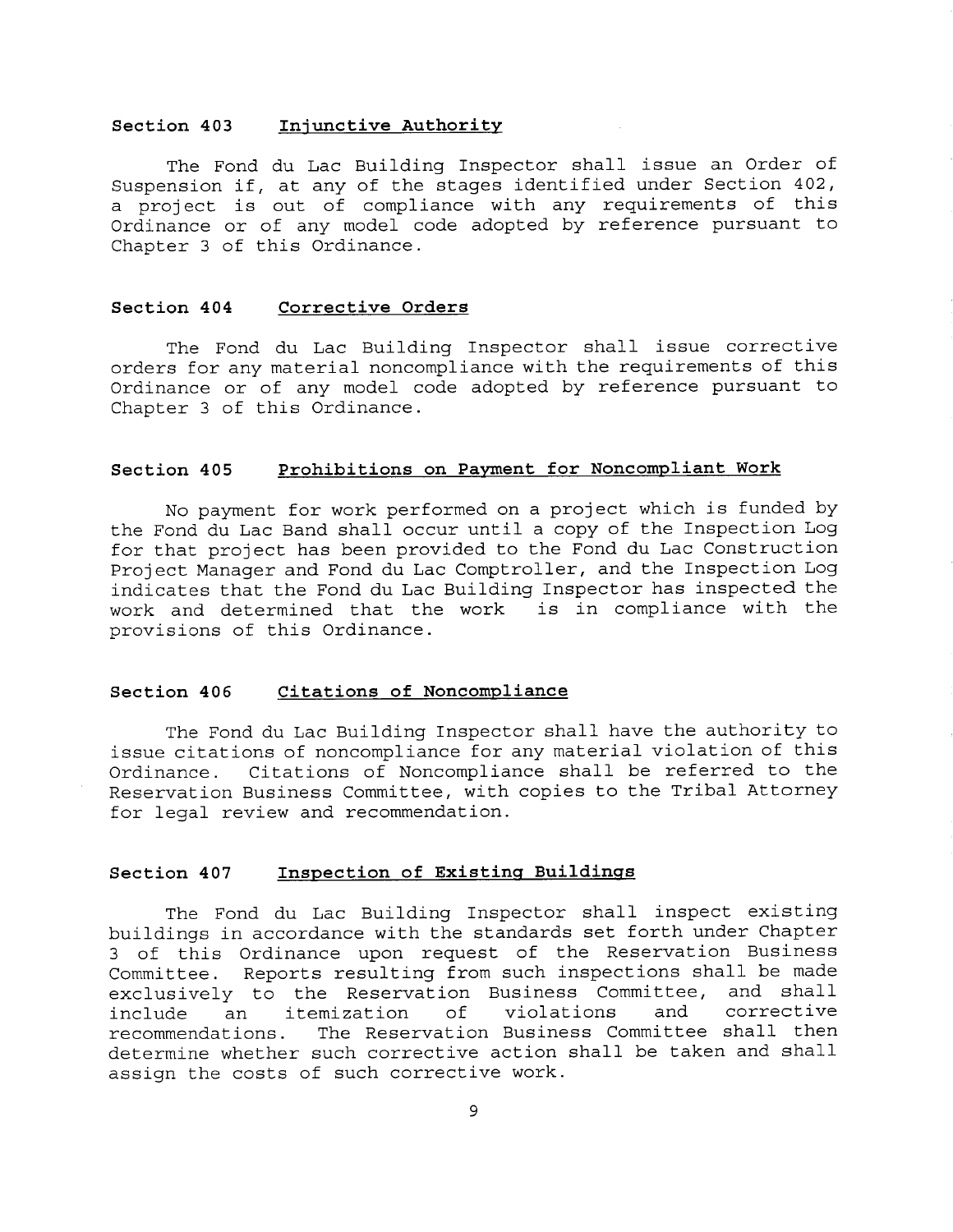# **Section 408 Appeals**

 $\sim$ 

Any party which is subject to adverse action taken by the Fond du Lac Building Inspector may bring an appeal in writing to the Reservation Business Committee within 14 days of the action. Absent reversal by the Reservation Business Committee within 14 days of receipt of the appeal, the action of the Building Inspector shall stand.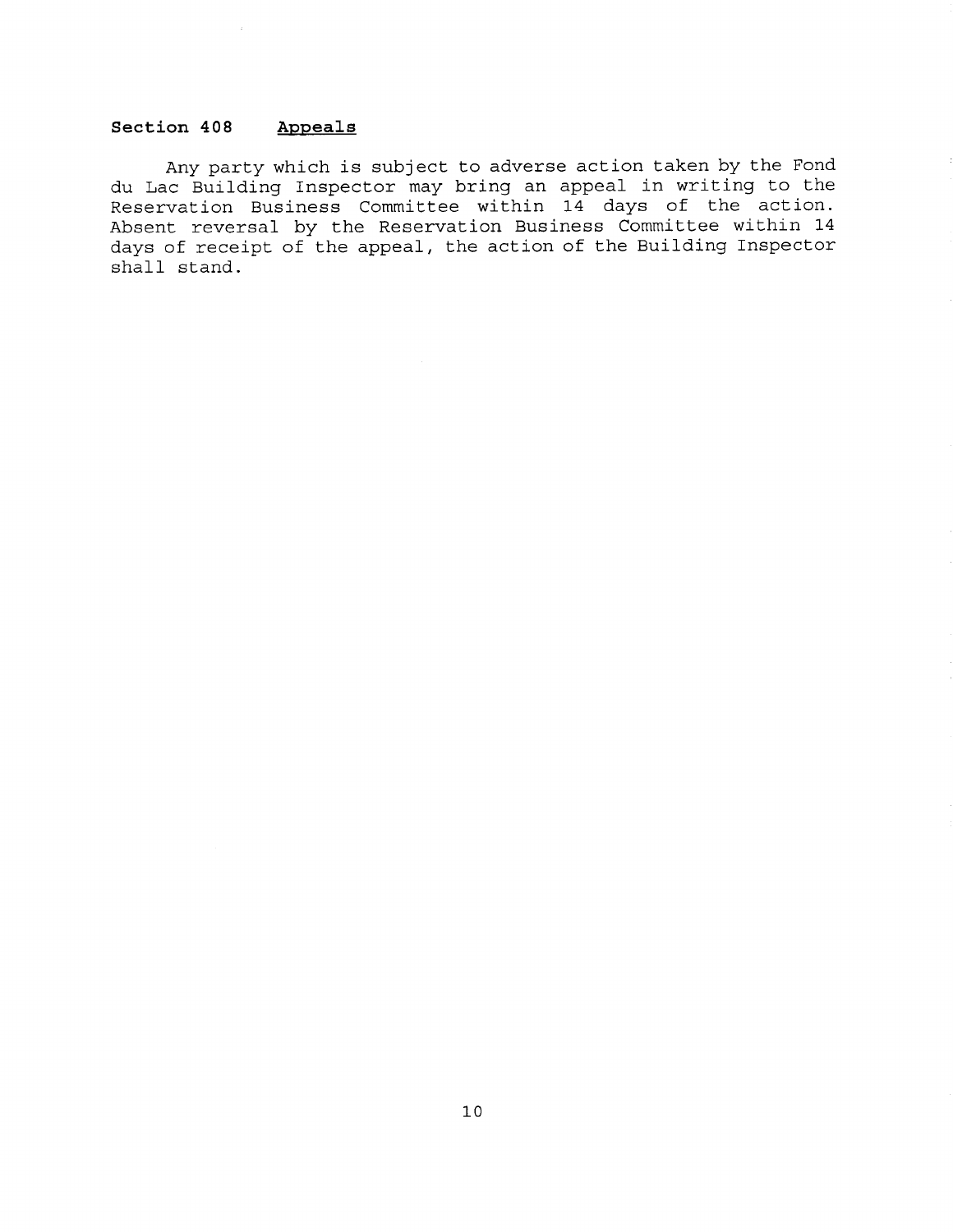# **SEVERABILITY, AMENDMENT AND RESCISSION**

#### **Section 501 Severability**

If any provision of this Ordinance, including the codes adopted by reference herein, is held invalid, the invalidity does not affect any other provisions of this Ordinance that can be given effect without the invalid provision, and to this end, the provisions of the Ordinance are declared to be severable.

#### **Section 502 Amendment and Rescission**

This Ordinance may be amended or rescinded by Resolution of the Fond du Lac Reservation Business Committee.

#### **CERTIFICATION**

This Ordinance was adopted by the Fond du Lac Reservation Business Committee pursuant to Resolution #1333/12, by a vote of 3 for, 0 against, 0 silent, a quorum of 4 being present at a Special Meeting of the Fond du Lac Reservation Business Committee on October 17, 2012 on the Fond du Lac Reservation.

en R. Diver Chairwoman

LAWS:2012.06 (101712)

Ferdinand Martineau, Secretary-Treasurer